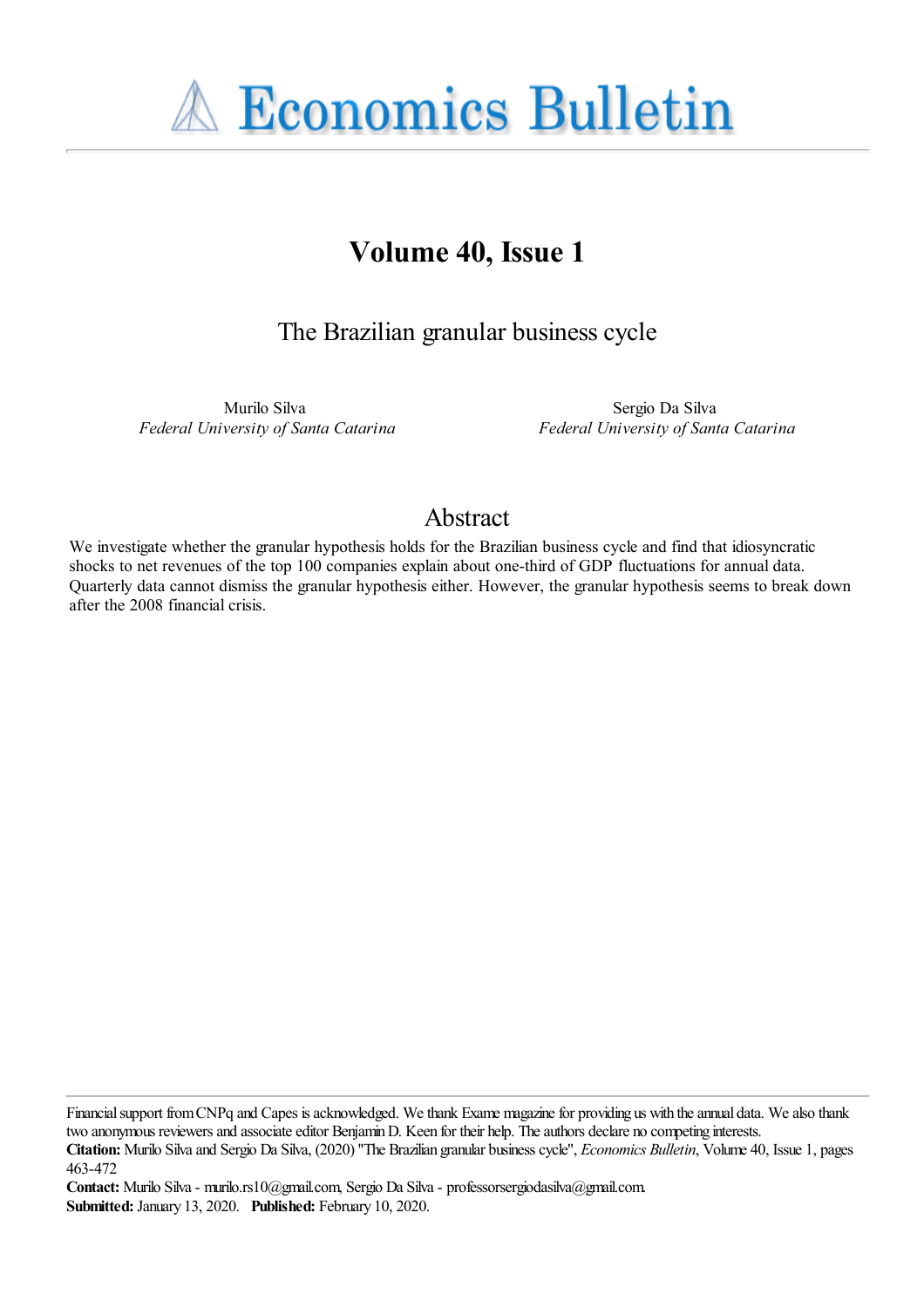#### **1. Introduction**

Empirical research over the last decade has revived the hypothesis that idiosyncratic firm-level shocks matter for aggregate business cycles (see Miranda-Pinto and Shen (2019) and references therein for a full account). This "granular" hypothesis (Gabaix, 2011) contrasts with the more established view that shocks to individual firms diversify away by the law of large numbers and thus have negligible aggregate effects. In line with the granular hypothesis, empirical firm-size distributions documented for several countries are fat-tailed, which means a few firms (the big "grains") are disproportionately large and, as a result, firm-level shocks do not cancel out.

Two measures are usually considered to investigate the granular hypothesis: 1) the "granular residual" that gauges shocks to the largest companies, and 2) the "granular volatility" that tracks GDP volatility. The "granular size" of an economy is an extra metric of the optimal number of firms to be considered in the calculation of the granular residual.

 The granular hypothesis cannot be rejected right away for the Brazilian economy, as the tails of its firm-size distribution follows Zipf's law (Da Silva et al., 2018). This follow-up study aims to quantify the impact of idiosyncratic shocks to the largest Brazilian firms on GDP fluctuations by measuring the granular residual and volatility as well as the granular size of the Brazilian economy.

## **2. Data and basic measures**

We collect annual data of net revenues for the 500 largest Brazilian companies since 1999 from *Exame* magazine, and also quarterly data for publicly listed companies since 1997 from *Economatica*.

The granular residual is

$$
\Gamma_t = \sum_{i=1}^K \frac{R_{i,t-1}}{\text{GDP}_{t-1}} \left( g_{it} - \overline{g}_t \right),\tag{1}
$$

where  $R_{i,t-1}$  is net revenue of firm *i* at time  $t-1$ , GDP<sub> $t-1$ </sub> is gross domestic product, and  $g_{it} - \overline{g}_i$ captures an idiosyncratic shock to firm *i*. In particular,

$$
g_{it} = \ln R_{it} - \ln R_{i,t-1} \tag{2}
$$

and

$$
\overline{g}_t = Q^{-1} \sum_{i}^{Q} g_{it} , \qquad (3)
$$

for  $Q \geq K$ .

The impact of firm *<sup>i</sup>* is given by its size as gauged by its sales, that is, gross output rather than net output. The weights add up to more than 1, reflecting the fact that a growth rate of 1 percent in a firm generates an increase in the value produced equal to 1 percent multiplied by its sales.

Individual productivity shocks are better measured by a firm's revenue divided by its number of employees in a year (Gabaix, 2011). Alas, this sort of microdata is not available for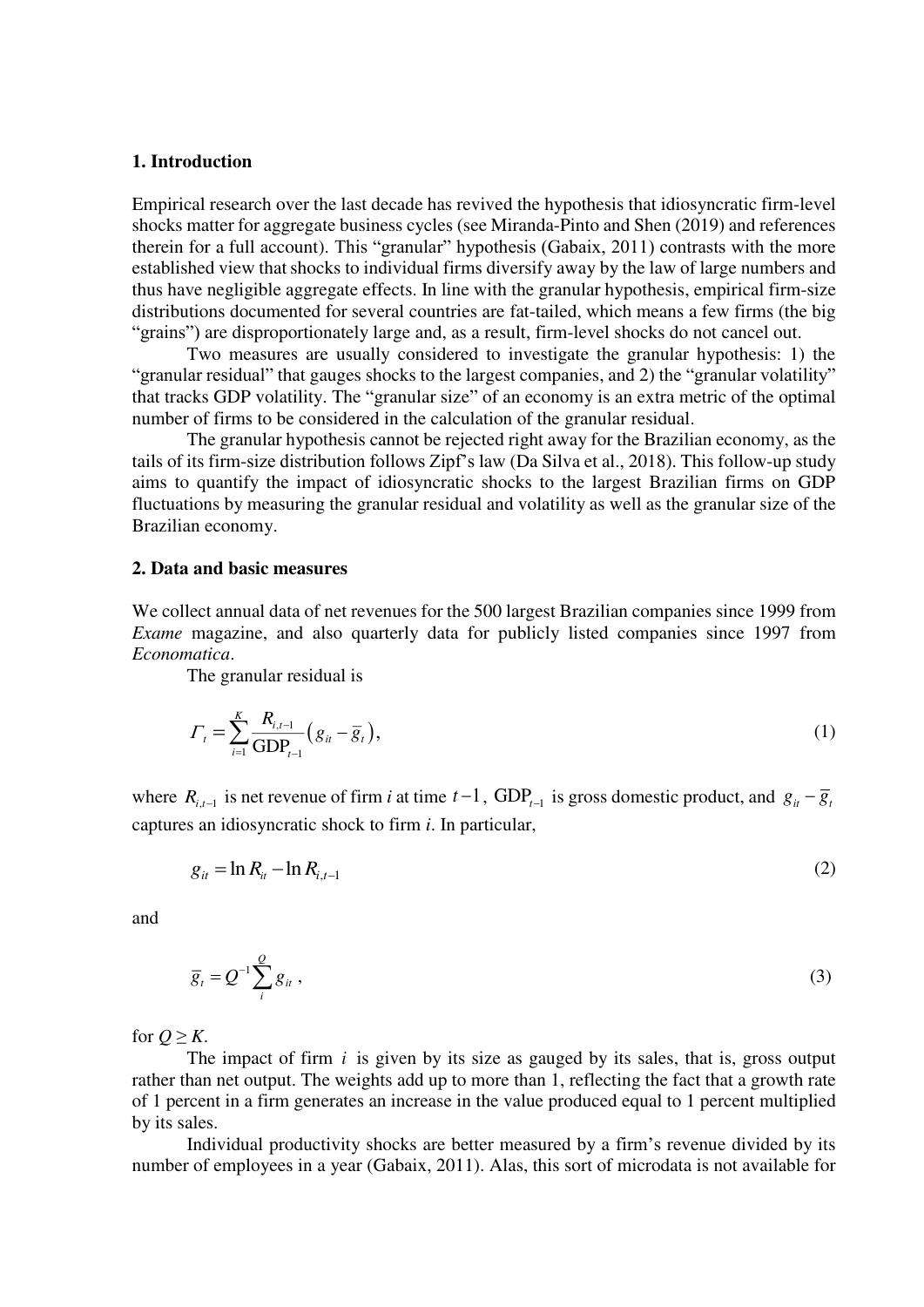all the companies in our sample, and thus we consider firm revenue shocks only, as in Di Giovanni et al. (2014) and others.

One alternative is to compute the granular residual by using the deviation of the sales growth rate from the industry-specific averages,  $\overline{g}_{I_{i}i}$ :

$$
\overline{\Gamma}_t = \sum_{i}^{K} \frac{R_{i,t-1}}{\text{GDP}_{t-1}} (g_{it} - \overline{g}_{t,t}),
$$
\n(4)

and then compute GDP growth as

GDP growth<sub>t</sub> = 
$$
\beta_0 + \beta_i \Gamma_{t-p} + u_t
$$
. (5)

The explanatory power of equations (1) and (4) are evaluated by adjusted  $R^2$  s, which equal zero if only aggregate shocks matter.

The granular volatility is

$$
\sigma_{G_t} = \sqrt{\sum_{i}^{K} \left(\frac{R_i}{GDP_t}\right)^2 \sigma_i^2},\tag{6}
$$

where  $\sigma_i$  is firm-level volatility (Carvalho and Gabaix, 2013).

 In a framework with endogenous labor supply (see Gabaix (2011) for more details), the relationship between granular volatility and GDP volatility is:

$$
\sigma_{Y_t} = \mu \cdot \sigma_{G_t} \,. \tag{7}
$$

The productivity multiplier is

$$
\mu = \frac{1+\phi}{\alpha},\tag{8}
$$

where  $\alpha$  is labor share, and  $\phi$  is Frisch elasticity of labor supply.

#### **3. Results**

Figure 1 displays the sum of net revenues of the 50 and 100 largest Brazilian firms, as a proportion of GDP, from 1999 to 2018. On average, revenues of the top 50 companies make up 18 percent of GDP, while revenues of the top 100 companies represent 24 percent. In comparison, the average sales of the top 100 companies in the U.S. and E.U. economies represent about 29 percent of GDP (Gabaix, 2011; Ebeke and Eklou, 2017).

After gauging firm concentration with the Herfindahl index (Gabaix, 2011, p. 738)

$$
h = \sqrt{\sum_{i=1}^{N} \left(\frac{R_{ii}}{\text{GDP}_t}\right)^2},\tag{9}
$$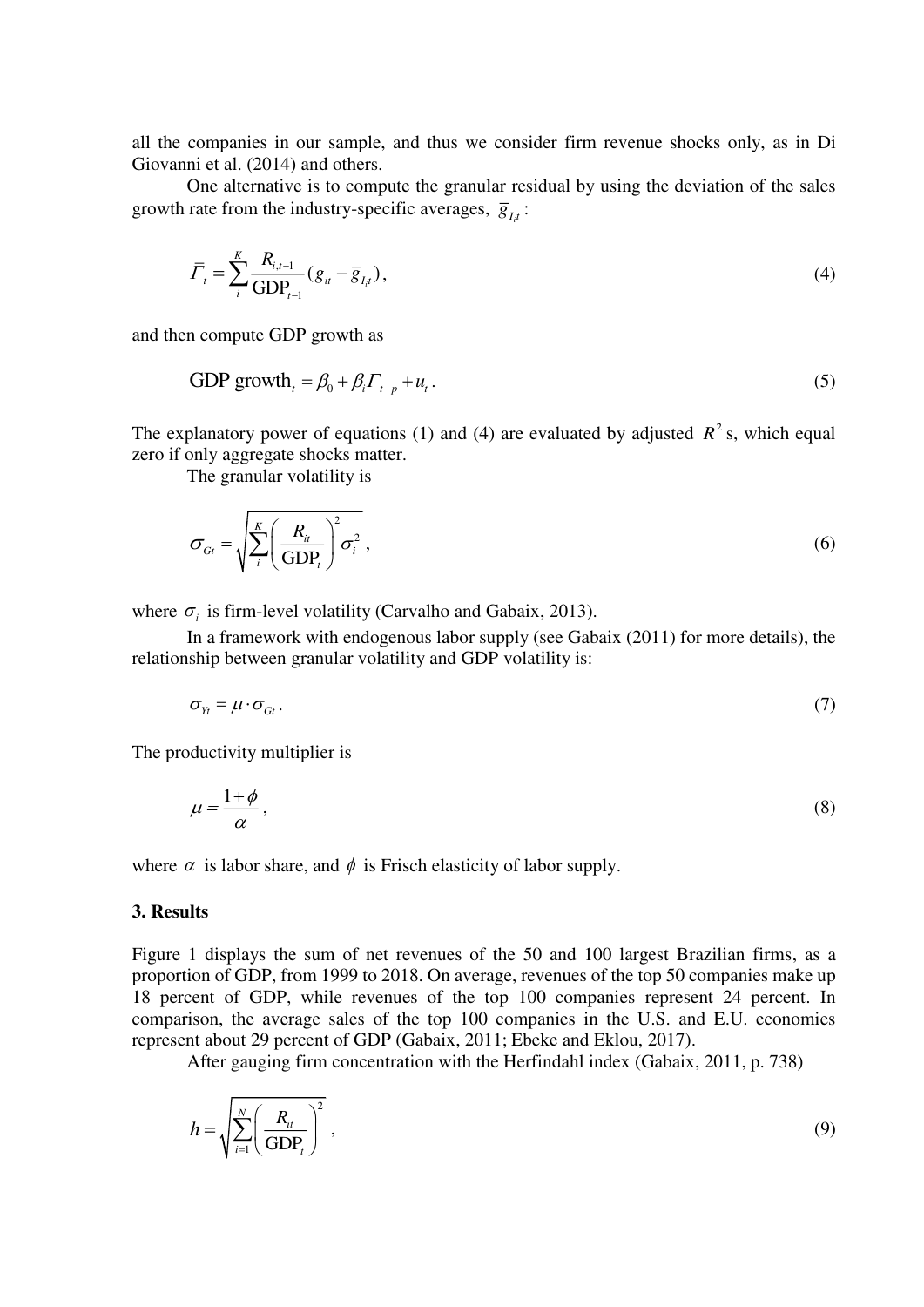we find  $h = 4.3$  percent, on average, for the 1999-2018 period. Compared with the U.S. economy, where  $h = 5.3$  percent in 2008 (Gabaix, 2011) and Spain's, where  $h = 4.8$  percent for 1995-2016 (Blanco-Arroyo et al., 2018), the Brazilian economy has a relatively greater number of small firms.



Figure 1. Sum of the net revenues of the top 50 and 100 Brazilian firms, as a percentage of GDP, 1999-2018

We first check whether the Brazilian economy is granular by assessing the explanatory power of the granular residual for the top 100 firms. Table 1 presents linear regressions of annual GDP growth on equation (1) for  $K = 100$ . Adjusted  $R^2$  s are reasonably high, at 32.9 percent (for one lag and  $Q = 100$ ) and at 36.3 percent for  $Q = 500$ . If only aggregate shocks did matter, the adjusted  $R^2$  s would be zero. So our findings show a good explanatory power of the granular residual and are in line with the international evidence (Gabaix (2011) for the U.S.; Ebeke and Eklou (2017) for the E.U.; and Fornaro and Luomaranta (2018) for Finland). Thus, idiosyncratic shocks to net revenues of the 100 largest Brazilian firms explain about one-third of GDP fluctuations.

A positive correlation between granular residual and GDP growth can still reflect the fact that aggregate shocks drive both aggregate GDP and firm revenues. To rule out this reverse causality, we calculate the sample correlation of the net revenue growth rates of the 100 largest firms for each year *t*: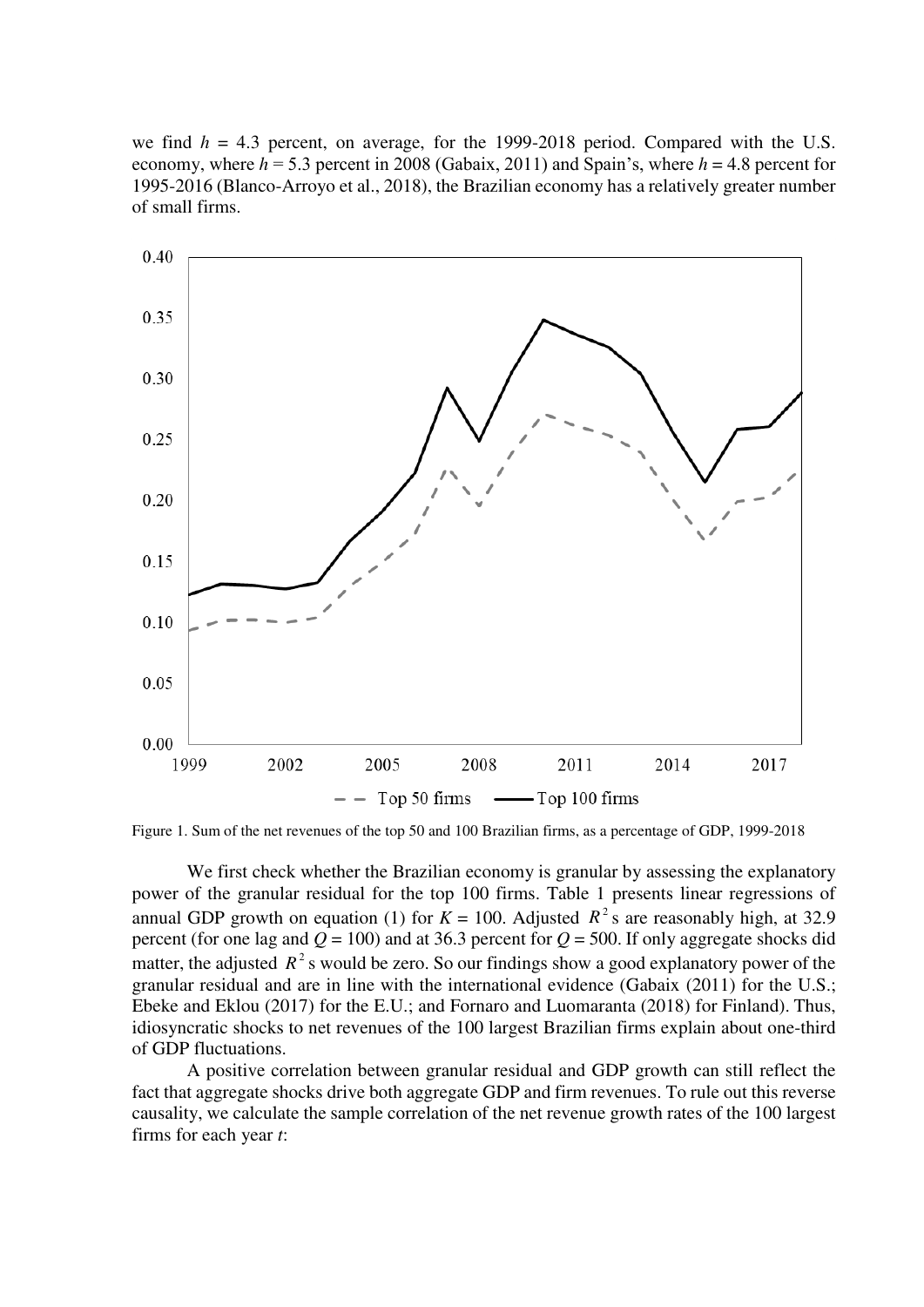$$
\rho_{t} = \frac{\frac{1}{K(K-1)} \sum_{i \neq j} g_{it} g_{jt}}{\frac{1}{K} \sum_{i} g_{it}^{2}}.
$$
\n(10)

We find  $\rho_t = 0.065$ , which is significantly small, and therefore most variation in firm revenues is likely to be idiosyncratic.

|                  | naoit is Enpianatory power or and grantenar residents<br>$Q = 100$ |          | $Q = 500$  |  |
|------------------|--------------------------------------------------------------------|----------|------------|--|
|                  | 1)                                                                 | (2)      | (3)        |  |
| $\varGamma_t$    | 3.485***                                                           | 5.664*** | 2.864**    |  |
|                  | (0.743)                                                            | (0.688)  | (0.512)    |  |
| $\Gamma_{t-1}$   |                                                                    | 3.017*** |            |  |
|                  |                                                                    | (1.109)  |            |  |
| Intercept        | $0.017***$                                                         |          | $0.045***$ |  |
|                  | (0.005)                                                            |          | (0.004)    |  |
| $\boldsymbol{N}$ | 19                                                                 | 18       | 19         |  |
| $R^2$            | 0.229                                                              | 0.369    | 0.398      |  |
| Adj. $R^2$       | 0.183                                                              | 0.329    | 0.363      |  |

Table 1. Explanatory power of the granular residual

For the years  $t = 2000$  to 2018, GDP growth is regressed on the granular residual  $\Gamma_t$  for  $Q = 100$  and  $Q = 500$ firms using equation (1). Firms are the largest by net revenues from the previous year. Standard errors are in parentheses.

 $**p < 0.05$ . \*\*\**p* < 0.01.

An industry-demeaning model could provide a more appropriate estimate of the granular residual, and so we re-estimate the linear regression using equation (4) as an explanatory variable. Table 2 presents similar results to the ones reported in Table 1, though the adjusted  $R^2$  is lower than the ones in Table 1, as in Fornaro and Luomaranta (2018), but not like in Gabaix (2011).

| GDP growth $_t$     |            |  |
|---------------------|------------|--|
| $\bar{\varGamma}$   | $2.146***$ |  |
|                     | (0.715)    |  |
| Intercept           | $0.038***$ |  |
|                     | (0.006)    |  |
| $\boldsymbol{N}$    | 19         |  |
|                     | 0.236      |  |
| $R^2$<br>Adj. $R^2$ | 0.191      |  |

Table 2. Explanatory power of the granular residual, industry demeaned

For the years  $t = 2000$  to 2018, GDP growth is regressed on the granular residual  $\Gamma_t$  for the top 100 firms using equation (4). Firms are the largest by net revenues from the previous year. Standard errors are in parentheses. \*\*\**p* < 0.01.

If Brazilian business cycles come largely from microeconomic shocks, then granular volatility should track aggregate volatility. Because the top 100 firms are very large, most of the variation in  $\sigma_{y_t}$  is governed by them, as in Carvalho and Gabaix (2013). Thus, we compute the granular volatility in equation (6) and compare it with estimates of aggregate volatility.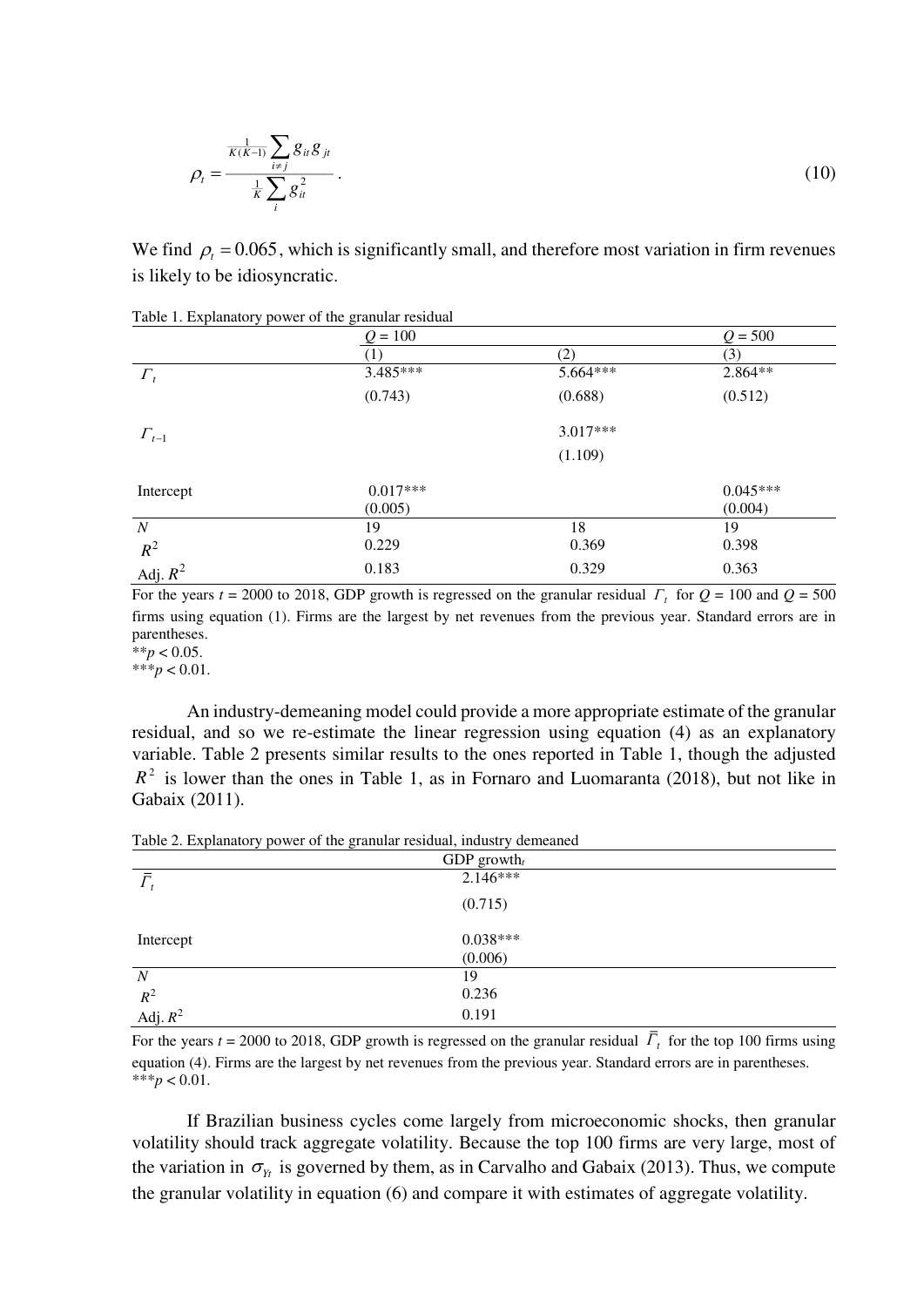Estimating  $\sigma_i$  on a firm-by-firm basis generates unstable values, and so we decide to take the constant value of 5.36 percent. This value is obtained by first taking the cross-sectional variance of growth rates for  $K = 100$ :

$$
\sigma_t^2 = K^{-1} \sum_{i}^{K} g_{it}^2 - \left( K^{-1} \sum_{k}^{K} g_{it} \right)^2, \tag{11}
$$

and then computing the average standard deviation

$$
\bar{\sigma} = \left(K^{-1}\sum_{i}^{K}\sigma_{i}^{2}\right)^{\frac{1}{2}}.
$$
\n(12)

We pick from the Penn World Table the labor share  $\alpha = 0.5422$  that is the average of the 2000-2014 period. We also consider  $\phi = 0.25$  for Frisch elasticity of labor supply, a value usually employed in studies of the Brazilian economy. For these values, the Brazilian productivity multiplier ends up as  $\mu = 2.3$ . The granular volatility is calculated for this value and also alternatively using Carvalho and Gabaix's  $\mu = 4.5$ .

The baseline estimate of aggregate volatility is calculated using the trend deviations obtained from a Hodrick-Prescott filter of the quarterly real GDP, 1995:*q*1 to 2018:*q*4 (smoothing parameter = 1,600). The standard deviation for a quarter *q* is computed after taking a continuous 16-quarter window centered on the quarter of interest. To construct the volatility of a given year *t*, the average is calculated over the four quarters of that year. Because of this rolling window, aggregate volatility can only be obtained for 1999-2016.

Figure 2 plots the evolution of the Brazilian granular volatility for the two demeaned values of  $\sigma_{v}$ . The granular volatility seems to track the swings in GDP volatility.

 The contribution of the granular residual to GDP fluctuations can be under- or overestimated if we do not optimally calibrate the number of granular firms  $K^*$  in equation (5) (Blanco-Arroyo et al., 2018). Thus, we investigate how the explanatory power of the granular residual behaves when we gradually increase  $K$  in equation  $(1)$ , considering the range  $1 \le K \le Q = 300$ . Figure 3 shows the evolution of  $R^2$ . The "granular curve" shows that  $R^2$ initially increases, wobbles and then stabilizes.

An "equal-weight benchmark curve" is also devised by replacing the empirical weights in equation (1) with constant weights for all firms, 300 in total, while keeping unchanged the corresponding idiosyncratic shocks. This benchmark quantifies the (negligible) contribution of the granular residual to GDP fluctuations from equal-size firms (Figure 3).

Figure 3 shows the transition from the granular curve to the equal-weight benchmark curve, when we progressively remove the *L* largest firms in  $\Gamma_t$ . In particular, curve  $R^2(K, 190)$ almost collapses to the equal-weight benchmark curve, indicating that the remaining heterogeneity across the firms has a negligible impact on aggregate fluctuations.

Then, we evaluate the sensitivity of the  $R^2(K,L)$  curves to the gradual exclusion of large firms (increasing values of *L*). Figure 4 plots the average cumulative explanatory power as a function of *L*:

$$
C(L) = \frac{1}{Q} \sum_{K=1}^{Q} R^2(K, L).
$$
 (13)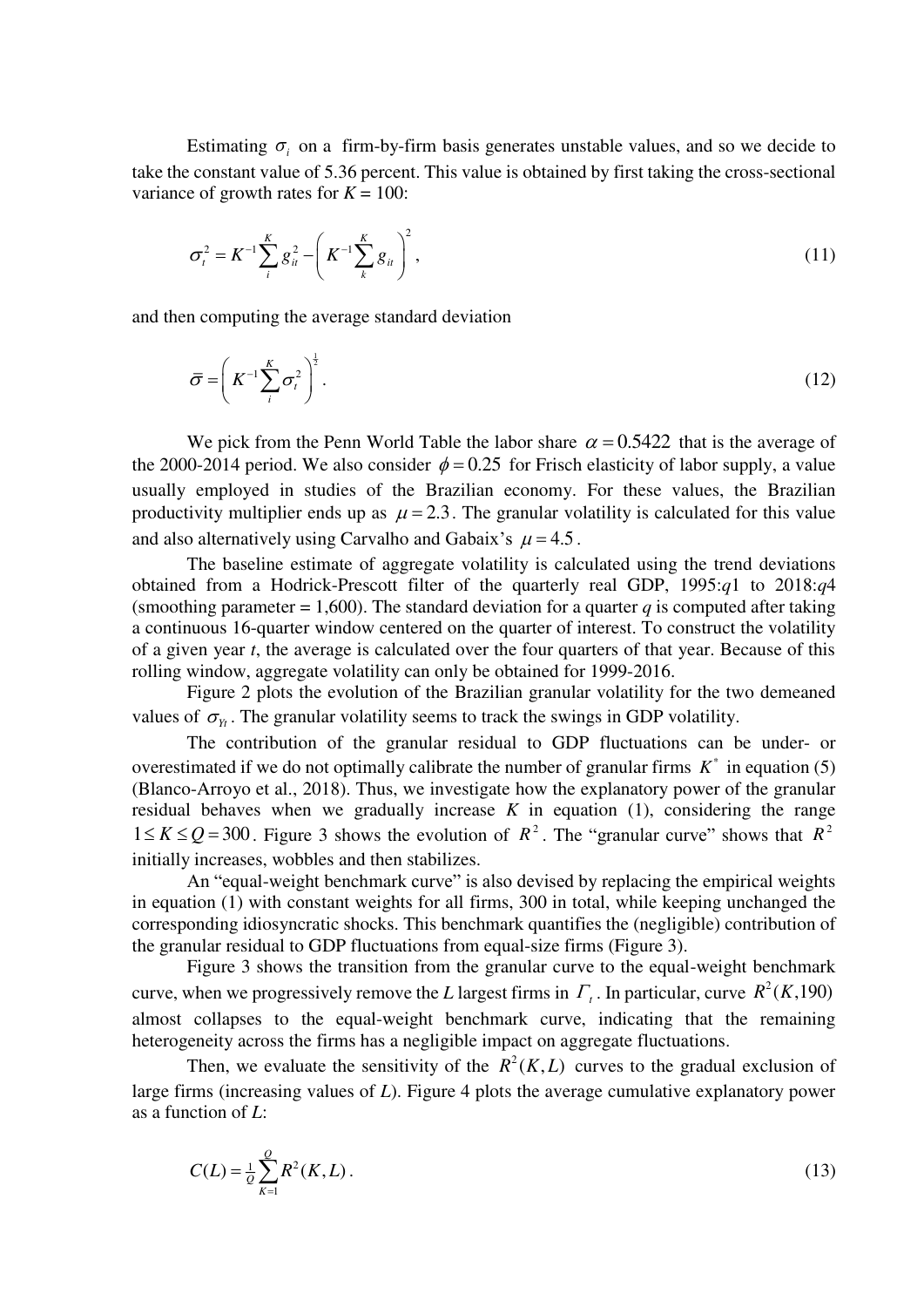The  $C(L)$  curve intersects the curve of average cumulative explanatory power of the equalweight benchmark at point 4, indicating that the granular size of the Brazilian economy is  $K^* \approx 130$  firms.

 The timespan of our annual time series is arguably short. This problem plagues other studies too, such as Ebeke and Eklou (2017)  $(N = 14)$  and Blanco-Arroyo et al. (2018)  $(N = 22)$ . To prevent small sample problems, we consider the quarterly data to expand our annual series from  $N = 19$  to  $N = 87$  because micro level shocks can have large effects in the short run, but their impacts on aggregate fluctuations are attenuated when considering data at lower frequencies (Fornaro and Luomaranta, 2018). For example, a strike occurring in one company in a period can have a substantial effect on aggregate output for that period, but its impact can vanish due to time aggregation when we consider the whole year. One advantage of using quarterly data is to assess the granular hypothesis for different subsamples and to spot any events that can possibly affect it. This makes possible the analysis presented in Section 4.

 Table 3 shows the explanatory power of the granular residual for the quarterly data only to reinforce the conclusion that idiosyncratic movements from the top 100 firms can explain a significant chunk of GDP fluctuations, that is, 21.3 percent. Compared with the annual data (Table 1), the explanatory power of the granular residual is weakened, however.



Figure 2. Brazilian GDP and granular volatilities, 1999-2016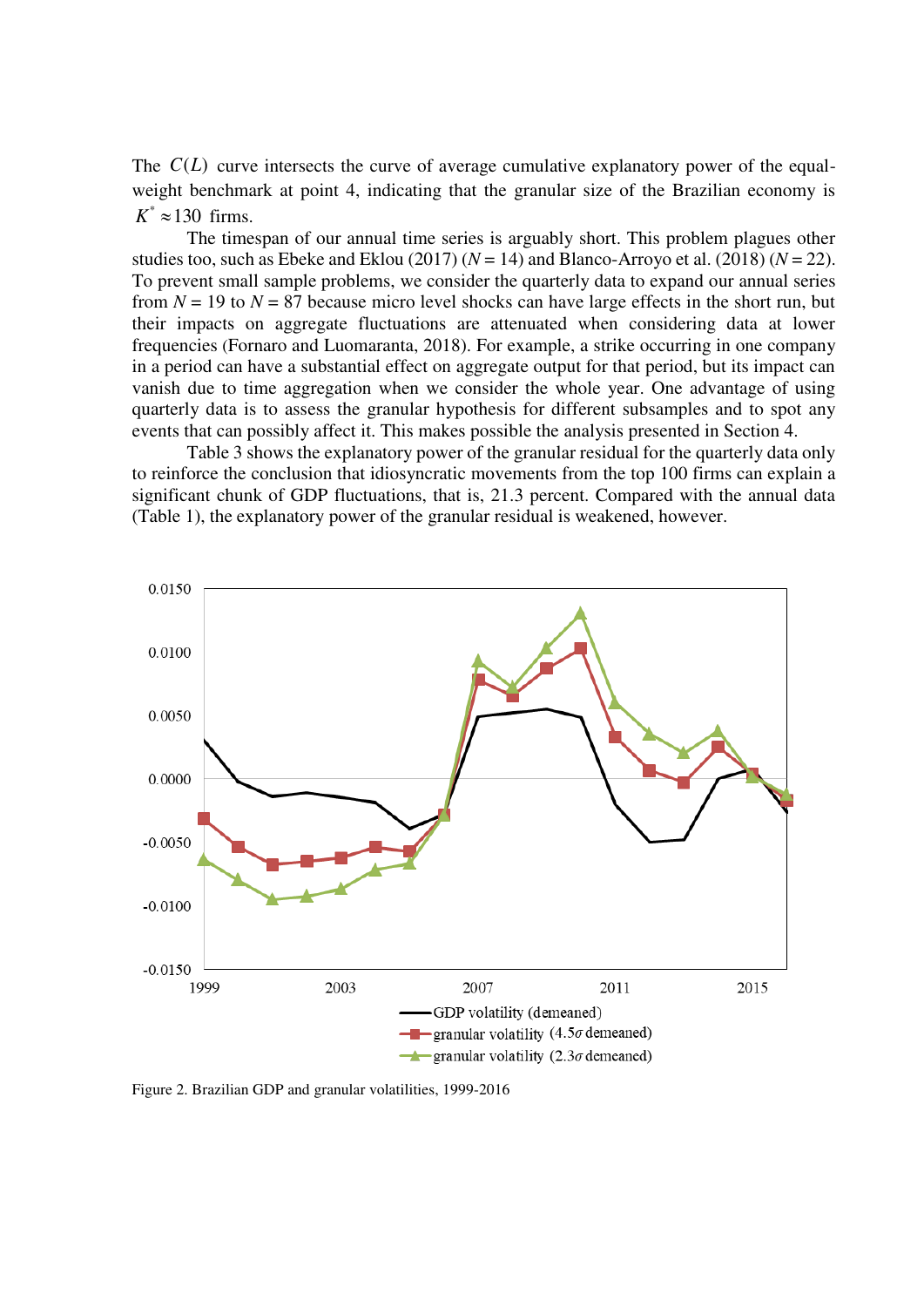

Figure 3. Explanatory power of the regression in equation (5) as a function of increasing *K* and different *L* in the computation of the granular residual. The incremental step is  $\Delta K = 10$ 

![](_page_7_Figure_2.jpeg)

Figure 4. Evolution of the *C*(*L*) curve and the equal-weight benchmark curve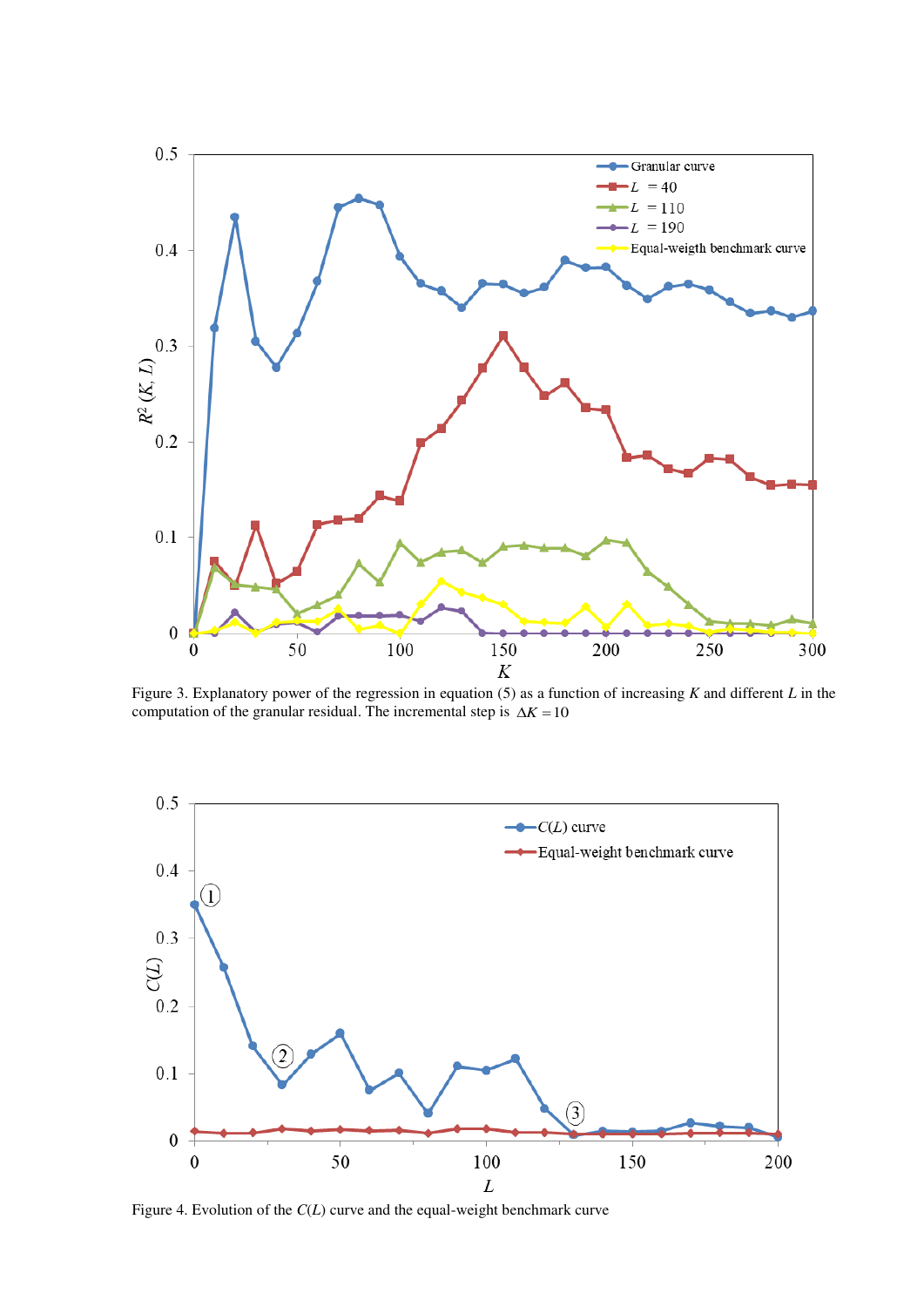| $\sim$              | $\tilde{}$ |  |
|---------------------|------------|--|
| GDP growth $_t$     |            |  |
| $\Gamma_{t}$        | $0.806***$ |  |
|                     | (0.164)    |  |
| Intercept           | $0.015***$ |  |
|                     | (0.004)    |  |
| $\boldsymbol{N}$    | 87         |  |
|                     | 0.222      |  |
| $R^2$<br>Adj. $R^2$ | 0.213      |  |
|                     |            |  |

Table 3. Quarterly data for the top 100 firms: Explanatory power of the granular residual

From 1997: $q$ 2 to 2018: $q$ 4, GDP growth is regressed on the granular residual  $\Gamma_t$  for the top 100 firms using equation (1). Firms are the largest by net revenues from the previous quarter. Standard errors are in parentheses. \*\*\**p* < 0.01.

Table 4. Quarterly data for the top 100 firms: Explanatory power of the granular residual, industry demeaned

| GDP growth $_t$   |            |  |
|-------------------|------------|--|
| $\bar{\varGamma}$ | $0.418***$ |  |
|                   | (0.133)    |  |
| Intercept         | $0.013***$ |  |
|                   | (0.004)    |  |
| $\boldsymbol{N}$  | 87         |  |
| $R^2$             | 0.104      |  |
| Adj. $R^2$        | 0.093      |  |

From 1997: $q$ 2 to 2018: $q$ 4, GDP growth is regressed on the granular residual  $\Gamma_t$  for the top 100 firms using equation (4). Firms are the largest by net revenues from the previous quarter. Standard errors are in parentheses. \*\*\**p* < 0.01.

#### **4. Time-varying contribution of the granular residual**

Prior to the 2008 U.S. financial crisis, the Brazilian GDP presented consistent growth. Then, GDP plummeted in 2009 but showed a massive recovery in 2010. This was followed by sluggish growth, a deep recession in 2015-2016, and subsequent slow growth until 2018. Thus, we should consider the hypothesis that 2008 is a turning point for the largest Brazilian firms, as seems to have occurred elsewhere (Fornaro and Luomaranta, 2018).

 To check this, we take two subsamples of the quarterly data: 1997:*q*2 to 2007:*q*4 and 2008:*q*1 to 2018:*q*4. (Results do not change a great deal had we split the sample at 2008:*q*4 to 2018:*q*4, which was in line with the date of the Lehman Brothers collapse.) To filter out the effects of the 2015-2016 Brazilian recession, we also consider a subsample for the period 1997:*q*2 to 2014:*q*4. Tables 5 and 6 suggest the granular hypothesis breaks down after the 2008 crisis. While the granular residual still accounts for a large portion of GDP changes until 2008 the adjusted  $R^2$ s are consistently around 0.5 and the coefficients associated with  $\Gamma_t$  are highly significant and positive—its explanatory power is greatly diminished thereafter. This phenomenon also seems to have occurred elsewhere (Fornaro and Luomaranta, 2018). Apparently for the post-2008 period, the role played by aggregate demand in aggregate business cycle fluctuations came to the fore, along the lines suggested by Dosi et al. (2019). Finally, the 2015-2016 domestic recession also adds to weaken the explanatory power. (In our Supplemental Material, Table S6, we show that our results are robust to controlling for commodities and exchange rate shocks as well as monetary and fiscal shocks. This is available at [https://doi.org/10.6084/m9.figshare.11823792.v1.](https://doi.org/10.6084/m9.figshare.11823792.v1))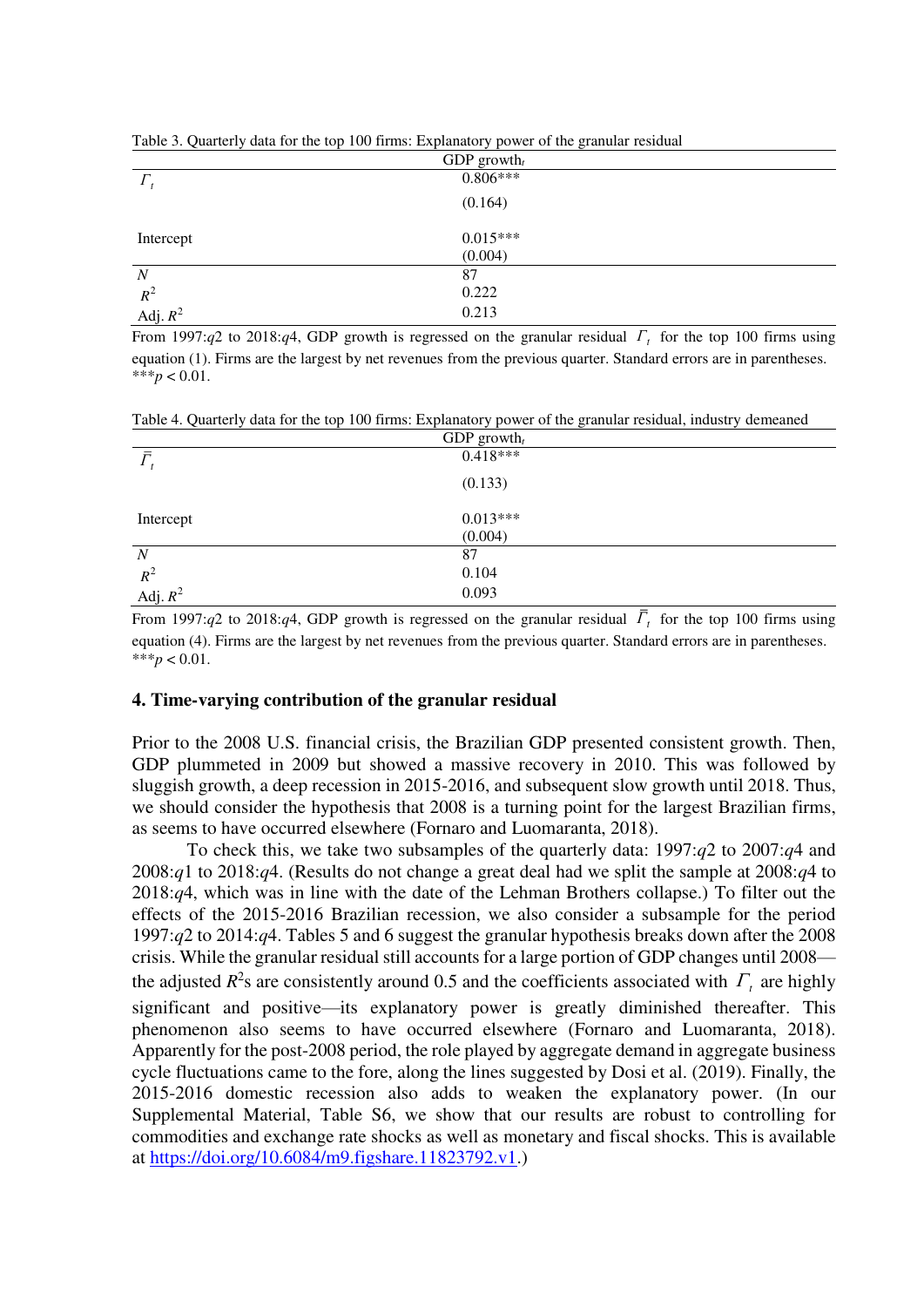| GDP growth <sub>t</sub> |            |            |           |
|-------------------------|------------|------------|-----------|
|                         | Pre-2008   | Pre-2015   | Post-2008 |
| $\Gamma_t$              | $1.064***$ | $0.899***$ | $-0.397$  |
|                         | (0.138)    | (0.164)    | (0.584)   |
| Intercept               | $0.028***$ | $0.020***$ | 0.005     |
|                         | (0.004)    | (0.004)    | (0.005)   |
| $\boldsymbol{N}$        | 43         | 72         | 44        |
| $R^2$                   | 0.589      | 0.303      | 0.011     |
| Adj. $R^2$              | 0.579      | 0.293      | $-0.012$  |

Table 5. Explanatory power of the quarterly granular residual for three subsamples

From 1997: $q$ 2 to 2018: $q$ 4, GDP growth is regressed on the granular residual  $\Gamma_t$  for the top 100 firms using equation (1). Firms are the largest by net revenues from the previous quarter. Standard errors are in parentheses.  $***p<0.01$ .

Table 6. Explanatory power of the quarterly granular residual (industry demeaned) for three subsamples

| GDP growth <sub>t</sub> |            |            |           |
|-------------------------|------------|------------|-----------|
|                         | Pre-2008   | $Pre-2015$ | Post-2008 |
| $\bar{\varGamma}_{t}$   | $0.848***$ | $0.563***$ | $-0.318$  |
|                         | (0.136)    | (0.138)    | (0.242)   |
| Intercept               | $0.027***$ | $0.018***$ | 0.006     |
|                         | (0.004)    | (0.005)    | (0.006)   |
| $\boldsymbol{N}$        | 43         | 72         | 44        |
| $R^2$                   | 0.486      | 0.193      | 0.039     |
| Adj. $R^2$              | 0.474      | 0.182      | 0.016     |

From 1997: $q$ 2 to 2018: $q$ 4, GDP growth is regressed on the granular residual  $\Gamma_t$  for the top 100 firms using equation (4). Firms are the largest by net revenues from the previous quarter. Standard errors are in parentheses. \*\*\**p* < 0.01.

## **5. Conclusion**

In line with most international evidence, our findings suggest we cannot dismiss that the Brazilian business cycle is granular. The explanatory power of the granular residual indicates that idiosyncratic shocks to net revenues of the 100 largest firms explain about one-third of GDP fluctuations for annual data. Similar findings also hold at the industry-level. Moreover, the granular volatility seems to track the swings in GDP volatility, and the granular size of the Brazilian economy is defined by its 130 largest firms. Quarterly data cannot dismiss the granular hypothesis either. However, the granular hypothesis seems to break down after the 2008 financial crisis.